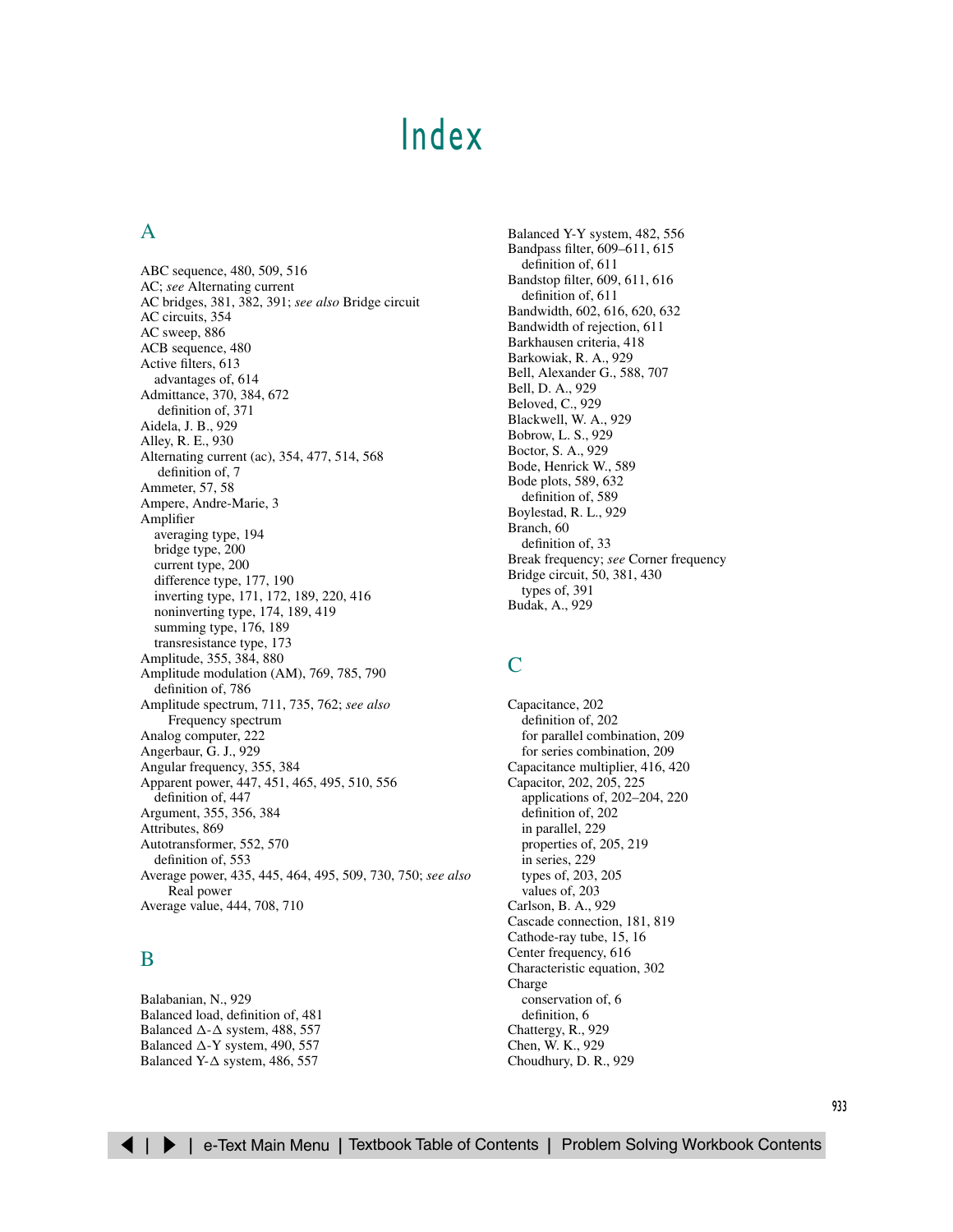<span id="page-1-2"></span><span id="page-1-1"></span><span id="page-1-0"></span>Cilentti, M. D., [929](#page-0-0) Circuit, [4,](#page-2-0) [21](#page-19-0) analysis of, [4](#page-2-0) definition of, [4](#page-2-0) Coefficient of coupling; *see* Coupling coefficient Communication skill, [119](#page-0-1) Communication system, [759](#page-0-1) Complete response, [259,](#page-22-1) [260,](#page-23-0) [283,](#page-46-0) [303,](#page-8-0) [315,](#page-20-0) [320,](#page-25-0) [668,](#page-24-1) [695](#page-51-0) Completing the square, [661](#page-17-0) Complex conjugate, [361,](#page-9-0) [854](#page-3-1) Complex numbers, [359–361,](#page-7-2) [851–858](#page-0-2) in exponential form, [852](#page-1-0) in polar form, [851](#page-0-0) in rectangular form, [851](#page-0-0) Complex power, [449,](#page-16-0) [451,](#page-18-1) [465,](#page-32-0) [495,](#page-18-1) [517,](#page-40-0) [548,](#page-21-0) [553](#page-26-0) Computer; *see* Analog computer Computer engineering, [237](#page-0-1) Conductance, [31,](#page-4-0) [60,](#page-33-0) [371](#page-19-0) definition of, [31](#page-4-0) Conductance matrix, [95](#page-20-0) Conservation of charge, [6,](#page-4-0) [35](#page-8-0) Conservation of energy, [11,](#page-9-0) [37](#page-10-0) Conservation of power, [11,](#page-9-0) [453,](#page-20-0) [454](#page-21-0) Control systems, [583](#page-0-1) Convolution, [677,](#page-33-0) [695,](#page-51-0) [771](#page-12-0) definition of, [677](#page-33-0) properties of, [678](#page-34-0) Convolution integral, [677,](#page-33-0) [695](#page-51-0) steps for evaluating, [679](#page-35-0) Corner frequency, [591](#page-8-0) Coupling; *see* Magnetic coupling Coupling coefficient, [537,](#page-10-0) [569](#page-42-0) definition of, [537](#page-10-0) Cramer's rule, [76,](#page-1-1) [845](#page-0-0) definition of, [847](#page-2-0) Critically damped response; *see* Response Crossover network, [630,](#page-47-0) [633](#page-50-0) Cunningham, D. R., [929](#page-0-0) Current alternating, [7,](#page-5-0) [21](#page-19-0) definition, [7](#page-5-0) direct, [7](#page-5-0) Current divider, [29,](#page-2-0) [33,](#page-6-0) [44,](#page-17-0) [45](#page-18-2) Current division, [44,](#page-17-0) [61,](#page-34-0) [374](#page-22-1) Current gain, [585,](#page-2-0) [672](#page-28-0) Cutoff frequency, [609](#page-26-0)

# D

Damping, [305](#page-10-0) Damping factor, [305,](#page-10-0) [340,](#page-45-0) [880](#page-15-0) Damping ratio, [303](#page-8-0) d'Arsonval meter movement, [57](#page-30-0) Davis, A., [929](#page-0-0) DeCarlo, R. A., [929](#page-0-0) Decibel (dB), [588](#page-5-0) Delay circuit, [276](#page-39-1) Delta function; *see* Unit impulse Delta-connected load, [492,](#page-15-0) [486,](#page-9-0) [489](#page-12-0) Delta-connected source, [492,](#page-15-0) [489,](#page-12-0) [490](#page-13-0) Delta-wye transformation, [50,](#page-23-0) [61,](#page-34-0) [375](#page-23-0) Del Toro, V., [929](#page-0-0) Demodulation, [787](#page-28-0) Derivatives, [861](#page-2-0) Determinant, [846](#page-1-0) Direct current, [7,](#page-5-0) [477,](#page-0-1) [568](#page-41-0) definition of, [7](#page-5-0) DC; *see* Current, direct DC meters, [56](#page-29-2) DC sweep, [873](#page-8-0) Difference amplifier; *see* Amplifier Differentiator, [221,](#page-20-0) [426](#page-33-0) Digital-to-analog converter, [185](#page-20-0) Dirichlet, P. G. L., [709](#page-2-0) Dirichlet conditions, [709](#page-2-0) Discrete Fourier transform (DFT), [741](#page-34-0) Dorf, R. C., [929](#page-0-0) Dot convention, [530,](#page-3-1) [531,](#page-4-2) [569](#page-42-0) Dual circuits, [333,](#page-38-0) [340](#page-45-0) Duality, [332,](#page-37-0) [606,](#page-23-1) [668,](#page-24-1) [771](#page-12-0) Duality principle, [333](#page-38-0) Durney, C. H., [929](#page-0-0)

# E

Edison, Thomas A., [477,](#page-0-1) [478](#page-1-0) Edminster, J., [929](#page-0-0) Education, [795](#page-0-1) Effective value, [443,](#page-10-0) [464](#page-31-0) definition of, [443,](#page-10-0) [444](#page-11-0) Electric circuit; *see* Circuit Electric current; *see* Current Electric shock, [516](#page-39-1) Electrical isolation, [553,](#page-26-0) [564](#page-37-0) Electricity bill, [17,](#page-15-0) [22,](#page-20-0) [462](#page-29-2) Electromagnetics, [527](#page-0-1) Electromotive force, [6,](#page-4-0) [9](#page-7-1) Electronic instrument, [165](#page-0-1) Electronics, [75](#page-0-1) Element, [4](#page-2-0) active, [13](#page-11-0) passive, [13](#page-11-0) Energy, [10,](#page-8-0) [11](#page-9-0) conservation of, [11](#page-9-0) consumption of, [17](#page-15-0) for coupled coils, [535](#page-8-0) Equivalence, [127,](#page-8-0) [132](#page-13-0) Equivalent circuit, [42,](#page-15-0) [62,](#page-35-0) [128,](#page-9-0) [131,](#page-12-0) [147,](#page-28-2) [208,](#page-7-1) [218,](#page-17-0) [250,](#page-13-0) [541,](#page-14-0) [549](#page-22-0) of current sources, [37](#page-10-0) of op amp, [167](#page-2-0) of voltage sources, [38](#page-11-0) Euler's formula, [856](#page-5-1) Even function, [720](#page-13-0) Excitation, [120,](#page-1-0) [677](#page-33-0)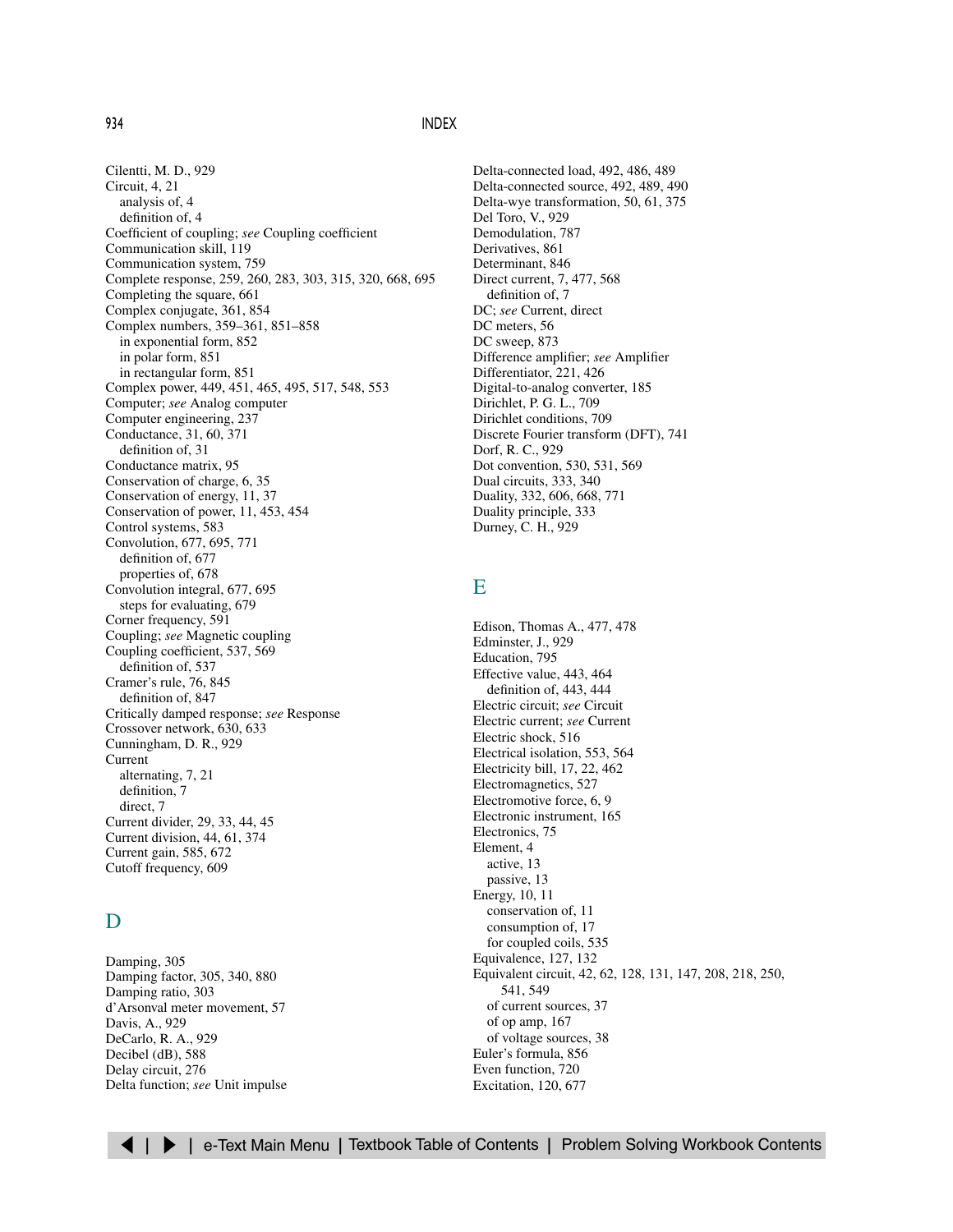### <span id="page-2-3"></span><span id="page-2-2"></span><span id="page-2-1"></span><span id="page-2-0"></span>F

Faraday, Michael, [201,](#page-0-1) [202](#page-1-0) Fast Fourier transform (FFT), [741](#page-34-0) Filters, [584,](#page-1-1) [632,](#page-49-0) [746,](#page-39-1) [751](#page-44-0) active types, [613](#page-30-0) applications of, [626,](#page-43-0) [628,](#page-45-0) [630](#page-47-0) bandpass, [609,](#page-26-0) [610](#page-27-0) bandstop, [609,](#page-26-0) [611](#page-28-0) definition of, [608](#page-25-0) highpass, [609,](#page-26-0) [610](#page-27-0) lowpass, [609](#page-26-0) passive types, [608,](#page-25-0) [613](#page-30-0) Final value, [296,](#page-1-0) [297,](#page-2-0) [654](#page-10-0) Final-value theorem, [655](#page-11-0) First-order circuit, [238,](#page-1-0) [282](#page-45-0) definition of, [238](#page-1-0) for op amp, [268](#page-31-0) Flash unit, [278](#page-41-0) Floyd, T. L., [929](#page-0-0) Forced response, [259,](#page-22-1) [314,](#page-19-0) [315,](#page-20-0) [320](#page-25-0) definition of, [260](#page-23-0) Fourier, J. B. Joseph, [707,](#page-0-1) [708](#page-1-0) Fourier analysis, [709](#page-2-0) with *PSpice*, [740](#page-33-0) Fourier coefficients, [708,](#page-1-0) [750](#page-43-0) Fourier series, [708,](#page-1-0) [749](#page-42-0) amplitude-phase form, [711,](#page-4-0) [730,](#page-23-0) [750](#page-43-0) for circuit applications, [727](#page-20-0) cosine type, [717](#page-10-0) definition of, [709](#page-2-0) exponential form, [734,](#page-27-0) [735,](#page-28-0) [750,](#page-43-0) [761](#page-2-0) sine type, [719](#page-12-0) trigonometric form, [708,](#page-1-0) [750](#page-43-0) Fourier theorem, [708](#page-1-0) Fourier transform, [760,](#page-1-0) [762,](#page-3-1) [789](#page-30-0) applications of, [785](#page-26-0) circuit applications of, [779](#page-20-0) conditions for existence, [763](#page-4-0) definition of, [762](#page-3-1) properties of, [766](#page-7-1) Franco, S., [929](#page-0-0) Franklin, Benjamin, [6](#page-4-0) Frequency damping, [305](#page-10-0) fundamental, [708](#page-1-0) natural, [303](#page-8-0) neper, [303](#page-8-0) resonant, [303](#page-8-0) undamped natural, [303,](#page-8-0) [305,](#page-10-0) [340](#page-45-0) unit of, [353](#page-1-0) Frequency differentiation, [653](#page-9-0) Frequency domain, [363](#page-11-0) Frequency of rejection, [611](#page-28-0) Frequency response, [584,](#page-1-1) [631](#page-48-0) using *PSpice*, [622,](#page-39-2) [632,](#page-49-0) [886](#page-21-0) Frequency shifting, [651,](#page-7-1) [769](#page-10-0) Frequency spectrum, [584,](#page-1-1) [711,](#page-4-0) [750](#page-43-0) definition of, [711](#page-4-0) Fundamental frequency, [708](#page-1-0)

### G

Gain closed-loop, [168](#page-3-1) open-loop, [167](#page-2-0) Gate function, [253](#page-16-0) Gibbs, Joseph W., [713](#page-6-0) Gibbs phenomenon, [713](#page-6-0) Goody, R. W., [929](#page-0-0) Grigsby, L. L., [929](#page-0-0) Grob, B., [929](#page-0-0) Ground, [76,](#page-1-1) [77,](#page-2-2) [515,](#page-38-0) [516;](#page-39-1) *see also* Reference node

### H

Half-power frequencies[, 602,](#page-19-0) [632](#page-49-0) Harmonics, [708](#page-1-0) Harrison, C. A., [929](#page-0-0) Harter, J. J., [929](#page-0-0) Hassul, M., [930](#page-1-0) Hayt, W. H., [929](#page-0-0) Hazen, M. E., [929](#page-0-0) Heaviside, Oliver, [660](#page-16-0) Heaviside's theorem, [660](#page-16-0) Henry, Joseph, [201](#page-0-1) Hernite, M. E., [929](#page-0-0) Hertz, H. Rudorf, [353,](#page-1-0) [356](#page-4-0) Highpass filter, [609,](#page-26-0) [610,](#page-27-0) [614,](#page-31-0) [629,](#page-46-0) [630](#page-47-0) definition of, [610](#page-27-0) Hostetter, G. H., [929](#page-0-0) Hubert, C. I., [929](#page-0-0) Huelsman, L. P., [929](#page-0-0) Hyperbolic functions, [860](#page-1-0)

# I

IEEE, [295,](#page-0-1) [353](#page-1-0) Ignition circuit, [281,](#page-44-0) [336,](#page-41-0) [340](#page-45-0) Impedance, [370,](#page-18-1) [384,](#page-32-0) [672](#page-28-0) definition of, [370](#page-18-1) Impedance matching, [548,](#page-21-0) [566](#page-39-1) Impulse response, [673,](#page-29-2) [695,](#page-51-0) [780](#page-21-0) Induced voltage; *see* Mutual voltage Inductance, [528](#page-1-0) definition of, [212](#page-11-0) parallel combination, [333,](#page-38-0) [217](#page-16-0) series combination, [333,](#page-38-0) [216](#page-15-0) Inductance simulator, [430](#page-37-0) Inductor, [202,](#page-1-0) [211,](#page-10-0) [226](#page-25-1) applications of, [211,](#page-10-0) [219](#page-18-1) definition of, [212](#page-11-0) properties of, [213,](#page-12-0) [214,](#page-13-0) [219](#page-18-1) values of, [212](#page-11-0) Initial conditions, [667](#page-23-0) Initial value, [296,](#page-1-0) [297,](#page-2-0) [654](#page-10-0)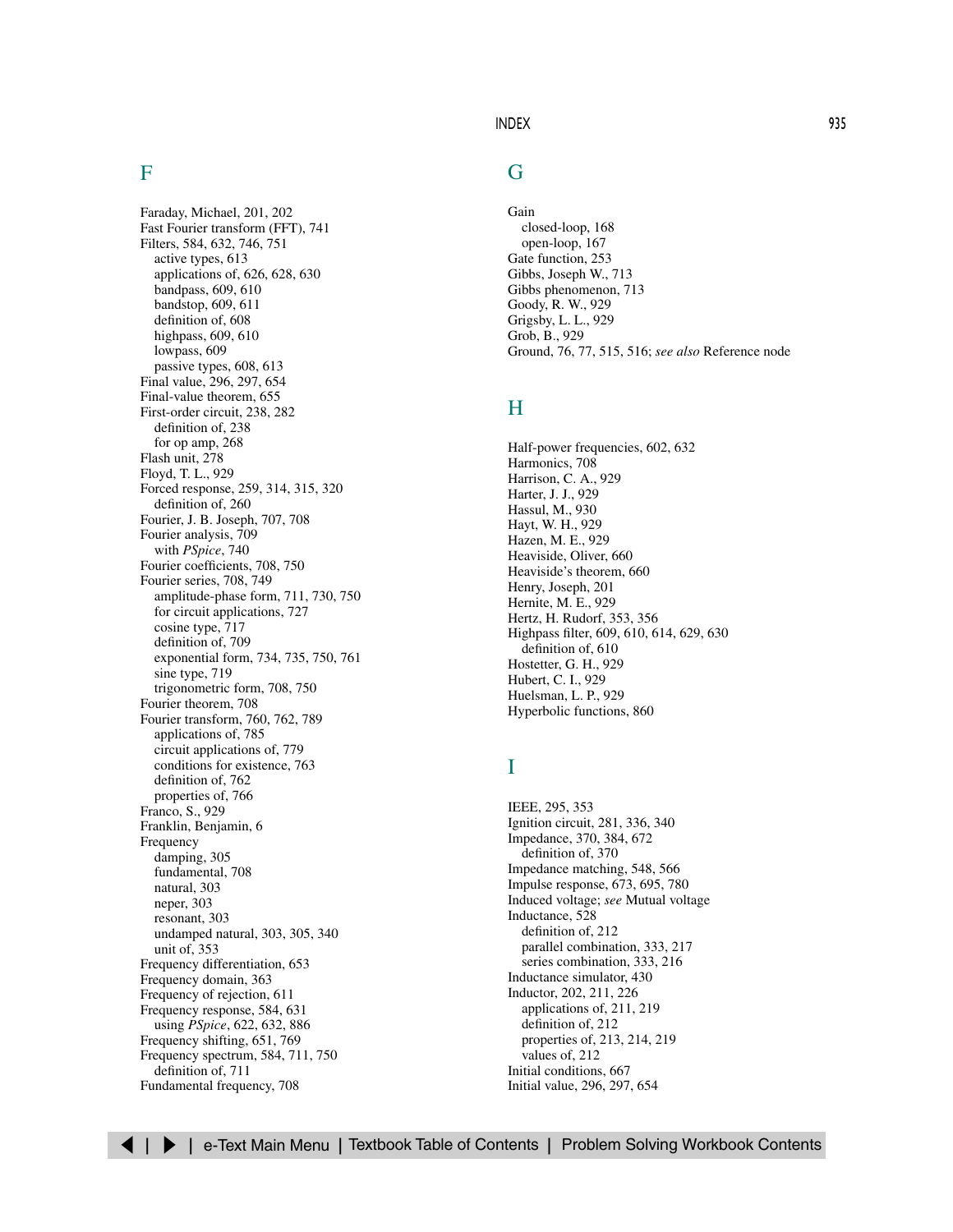<span id="page-3-2"></span><span id="page-3-1"></span><span id="page-3-0"></span>Initial-value theorem, [655](#page-11-0) Instantaneous power, [10,](#page-8-0) [434,](#page-1-0) [494,](#page-17-0) [517](#page-40-0) Instrumentation amplifier, [177,](#page-12-0) [187](#page-22-1) Integrals, [861–863](#page-2-3) Integration by parts, [861](#page-2-0) Integrator, [220,](#page-19-0) [428](#page-35-0) Integrodifferential equations, [685,](#page-41-0) [695](#page-51-0) International System of Units, [4,](#page-2-0) [5,](#page-3-1) [21](#page-19-0) Inverse Fourier transform, [762,](#page-3-1) [789](#page-30-0) Inverse Laplace transform, [647,](#page-3-1) [648,](#page-4-0) [695](#page-51-0) steps for finding, [659](#page-15-0) Inverting amplifier; *see* Amplifier Irwin, J. D., [929](#page-0-0)

### J

Jackson, H. W., [929](#page-0-0) Johnson, D. E., [929](#page-0-0)

### K

Karni, S., [929](#page-0-0) Katz, L., [929](#page-0-0) Kemmerly, J. E., [929](#page-0-0) Kinariwala, B. K., [930](#page-1-0) Kirchhoff, G. Robert, [27,](#page-0-1) [35](#page-8-0) Kirchhoff's laws, [35](#page-8-0) Kirchhoff's current law (KCL), [36,](#page-9-0) [61,](#page-34-0) [372,](#page-20-0) [394](#page-1-0) definition of, [36](#page-9-0) in frequency domain, [372](#page-20-0) Kirchhoff's voltage law (KVL), [37,](#page-10-0) [61,](#page-34-0) [373,](#page-21-0) [397](#page-4-0) definition of, [37](#page-10-0) Kraus, A. D., [929](#page-0-0)

### L

Ladder method, [673](#page-29-2) Ladder network, [831,](#page-36-0) [834](#page-39-1) Lagging, [356,](#page-4-0) [368,](#page-16-0) [370](#page-18-1) power factor, [448](#page-15-1) Laplace, P. Simon, [645](#page-1-0) Laplace transform, [645,](#page-1-0) [646,](#page-2-2) [694](#page-50-0) applications of, [687](#page-43-0) definition of, [646](#page-2-2) properties of, [649–656](#page-5-2) steps for applying, [667](#page-23-0) Lawson, W., [929](#page-0-0) Leach, D. P., [929](#page-0-0) Leading, [356,](#page-4-0) [368,](#page-16-0) [370](#page-18-1) power factor, [448](#page-15-1) L'Hopital's rule, [863](#page-4-0) Lighting system, [55](#page-28-0) Lin, P. M., [929](#page-0-0) Lin, P. Y., [929](#page-0-0) Line current, [484,](#page-7-1) [487,](#page-10-0) [489,](#page-12-0) [491,](#page-14-0) [492,](#page-15-0) [500,](#page-23-0) [517](#page-40-0) Line spectra, [736](#page-29-2) Line voltage, [483,](#page-6-0) [484,](#page-7-1) [486,](#page-9-0) [489,](#page-12-0) [490,](#page-13-0) [492](#page-15-0) Linear circuit, [120,](#page-1-0) [153](#page-34-0) definition of, [121](#page-2-0) Linear capacitor, [204](#page-3-1) Linearity, [120,](#page-1-0) [333,](#page-38-0) [649,](#page-5-0) [766](#page-7-1) Load, [57](#page-30-0) balanced type, [481](#page-4-0) three-phase type[, 481](#page-4-0) unbalanced type, [481](#page-4-0) Loading effect, [148](#page-29-2) Logarithm, [588](#page-5-0) Loop, [34,](#page-7-1) [87](#page-12-0) definition of, [34](#page-7-1) Loop analysis; *see* Mesh analysis Lowpass filter, [609,](#page-26-0) [614,](#page-31-0) [629,](#page-46-0) [630](#page-47-0) definition of, [610](#page-27-0)

### M

Madhu, S., [929](#page-0-0) Magnetic coupling, [528,](#page-1-0) [529](#page-2-0) loosely type, [537](#page-10-0) perfect type, [537,](#page-10-0) [545](#page-18-1) tightly type, [537](#page-10-0) Magnitude, [585](#page-2-0) Maloney, T. J., [929](#page-0-0) Maximum power transfer, [153,](#page-34-0) [556](#page-29-2) for AC circuits, [440,](#page-7-1) [441](#page-8-0) for DC circuits, [142–144](#page-23-2) Mayergoyz, I. D., [929](#page-0-0) Mesh, [87](#page-12-0) definition of, [88](#page-13-0) Mesh analysis, [87,](#page-12-0) [92,](#page-17-1) [397](#page-4-0) by inspection, [95–96](#page-20-1) versus nodal analysis, [99](#page-24-1) steps for, [89](#page-14-0) Method of algebra, [662](#page-18-1) Morse, Samuel, [150,](#page-31-0) [645](#page-1-0) Mottershead, A., [930](#page-1-0) Multimeter, [57](#page-30-0) Mutual inductance, [528–530,](#page-1-2) [539,](#page-12-0) [569](#page-42-0) definition of, [530](#page-3-1) Mutual voltage, [529,](#page-2-0) [530,](#page-3-1) [569](#page-42-0)

### N

Napier, John, [303](#page-8-0) Nasar, S. A., [930](#page-1-0) National Electrical Code (NEC), [515](#page-38-0) Natural response, [239,](#page-2-0) [259,](#page-22-1) [282,](#page-45-0) [301,](#page-6-0) [303,](#page-8-0) [314,](#page-19-0) [320,](#page-25-0) [340](#page-45-0) definition of, [239](#page-2-0) Negative sequence; *see* ACB sequence Netlist, [873](#page-8-0) Network, [33](#page-6-0) balanced type, [52,](#page-25-0) [375](#page-23-0)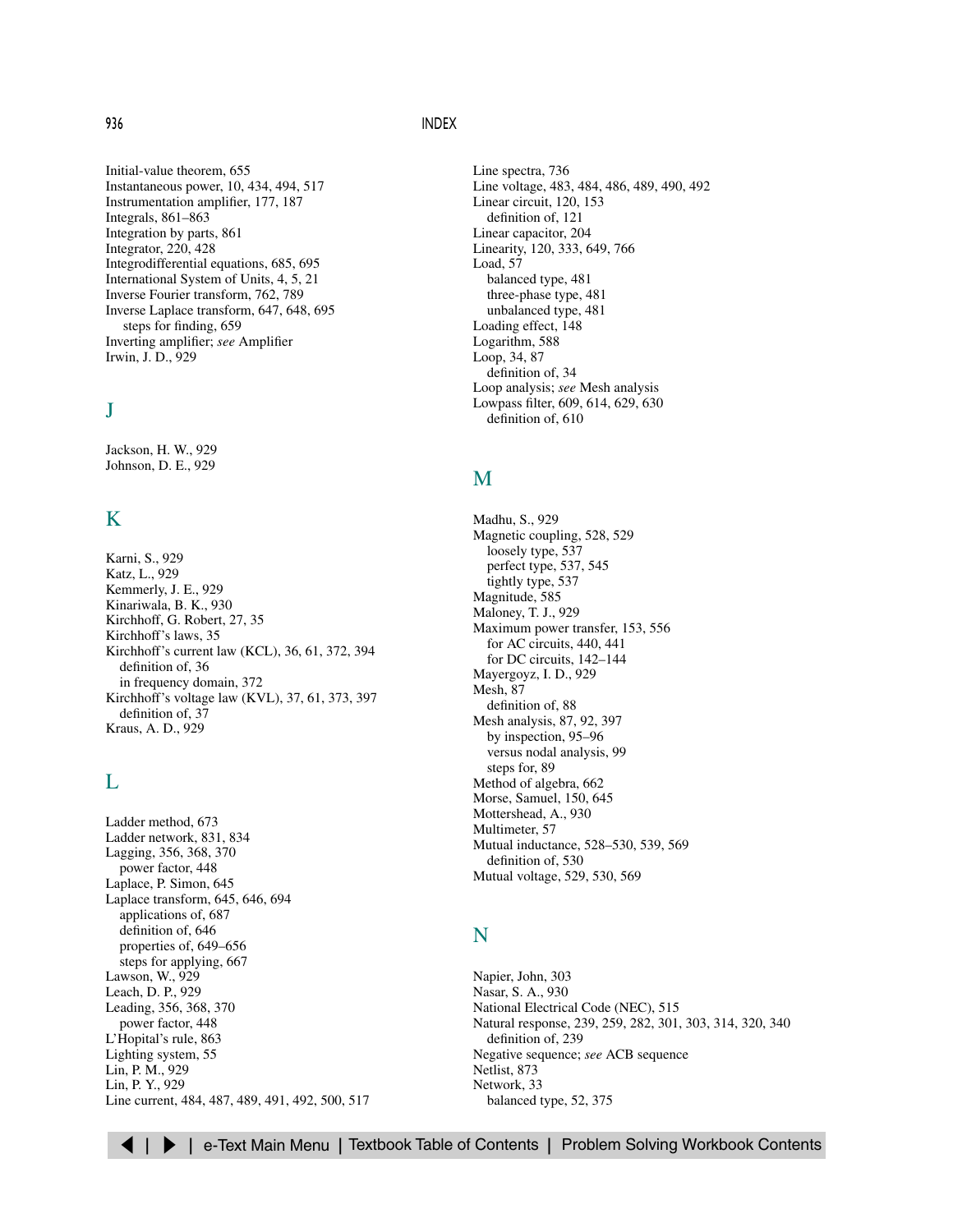<span id="page-4-2"></span><span id="page-4-1"></span><span id="page-4-0"></span>Network stability, [687,](#page-43-0) [695](#page-51-0) definition of, [688](#page-44-0) Network synthesis, [691,](#page-47-0) [695,](#page-51-0) [630](#page-47-0) definition of, [691](#page-47-0) Network topology, [33,](#page-6-0) [34](#page-7-1) Neudorfer, P. O., [930](#page-1-0) Nilsson, J. W., [930](#page-1-0) Nodal analysis, [76,](#page-1-1) [82,](#page-7-1) [394](#page-1-0) by inspecton, [95](#page-20-0) versus mesh analysis, [99](#page-24-1) steps for, [76](#page-1-1) Node, [33](#page-6-0) Noninverting amplifier; *see* Amplifier Norton's theorem, [137,](#page-18-1) [138,](#page-19-0) [153,](#page-34-0) [406](#page-13-0) definition of, [137](#page-18-1) derivation of, [140](#page-21-0) with *PSpice*, [144](#page-25-0) Notch filter; *see* Bandstop filter Nyquist frequency/rate, [789,](#page-30-0) [790](#page-31-0)

# $\Omega$

Odd function, [720](#page-13-0) Ohm, Georg, [27,](#page-0-1) [29](#page-2-0) Ohm's law, [28,](#page-1-0) [779](#page-20-0) definition of, [29](#page-2-0) Ohmmeter, [59](#page-32-0) O'Malley, J. R., [930](#page-1-0) Op amp, [166](#page-1-0) applications of, [185](#page-20-0) definition of, [166](#page-1-0) first-order ciruit, [268](#page-31-0) ideal type, [170,](#page-5-0) [189](#page-24-0) properties of, [170,](#page-5-0) [411](#page-18-1) with *PSpice*, [183](#page-18-1) second-order circuit, [327](#page-32-0) Open circuit, [30,](#page-3-1) [60](#page-33-0) definition of, [30](#page-3-1) Operational amplifier; *see* Op amp Oscillation, [305,](#page-10-0) [306](#page-11-0) Oscillator, [418,](#page-25-0) [420,](#page-27-0) [627,](#page-44-0) [689](#page-45-0) definition of, [418](#page-25-0) types of, [431](#page-38-0) Oscilloscope, [223,](#page-22-1) [746,](#page-39-1) [867](#page-2-0) Overdamped response; *see* Response

### P

Papoulis, A., [930](#page-1-0) Parallel combination, [61](#page-34-0) of capacitors, [229,](#page-28-2) [208](#page-7-1) definition of, [34](#page-7-1) of impedances, [374](#page-22-1) of inductors, [233,](#page-32-0) [215](#page-14-0) of resistors, [43](#page-16-0) of two-ports, [818](#page-23-0)

Parameters, [796](#page-1-0) admittance or *y* type, [801](#page-6-0) computation with *PSpice*, [823](#page-28-0) hybrid or *h* type, [805,](#page-10-0) [827](#page-32-0) immittance type, [801](#page-6-0) impedance or *z* type, [796,](#page-1-0) [797](#page-2-0) inverse hybrid or *g* type, [805](#page-10-0) inverse transmission or **abcd** type, [811](#page-16-0) transmission or **ABCD** type, [810](#page-15-0) Parrett, R., [930](#page-1-0) Parseval, Marc-Antonie, [732](#page-25-0) Parseval theorem, [732,](#page-25-0) [735,](#page-28-0) [751,](#page-44-0) [782,](#page-23-0) [789](#page-30-0) Partial fraction expansion, [659](#page-15-0) Passive filters, [608](#page-25-0) limitations of, [613](#page-30-0) Passive sign convention, [10,](#page-8-0) [22,](#page-20-0) [874](#page-9-1) for capacitor, [203](#page-2-0) definition of, [10](#page-8-0) for inductor, [212](#page-11-0) for mutual voltage, [530](#page-3-1) for resistor, [29](#page-2-0) Paul, C. R., [930](#page-1-0) Period, [355,](#page-3-1) [356](#page-4-0) Periodic function, [355,](#page-3-1) [654,](#page-10-0) [708,](#page-1-0) [746,](#page-39-1) [749](#page-42-0) definition, [355](#page-3-1) Phase, [356,](#page-4-0) [384,](#page-32-0) [585](#page-2-0) Phase current, [484,](#page-7-1) [485,](#page-8-0) [487,](#page-10-0) [491,](#page-14-0) [492,](#page-15-0) [494,](#page-17-0) [517](#page-40-0) Phase diagram, [481](#page-4-0) Phase voltage, [480,](#page-3-1) [484,](#page-7-1) [486,](#page-9-0) [489,](#page-12-0) [490,](#page-13-0) [492,](#page-15-0) [494,](#page-17-0) [517](#page-40-2) balanced type, [480](#page-3-1) Phase sequence, [481,](#page-4-0) [516](#page-39-1) definition of, [481](#page-4-0) Phase-shifters, [379](#page-27-0) Phase spectrum, [711,](#page-4-0) [735,](#page-28-0) [762](#page-3-1) Phasor, [359,](#page-7-1) [361–363,](#page-9-2) [384](#page-32-0) definition of, [359](#page-7-1) Phasor diagram, 362, [368,](#page-16-0) [369,](#page-17-0) [487](#page-10-0) Phasor domain, [363](#page-11-0) Phasor representation, [361](#page-9-0) of circuit elements, [367–368](#page-15-2) Poles, [585,](#page-2-0) [591,](#page-8-0) [631,](#page-48-0) [659,](#page-15-0) [688](#page-44-0) definition of, [585](#page-2-0) Polyphase, [478](#page-1-0) Port, [796](#page-1-0) Positive sequence; *see* ABC sequence Pot; *see* Potentiometer Potential difference; *see* Voltage Potentiometer, [56](#page-29-2) Poularikas, A. D., [930](#page-1-0) Power, [10,](#page-8-0) [22,](#page-20-0) [31,](#page-4-0) [121,](#page-2-0)[123,](#page-4-0) [333,](#page-38-0) [731,](#page-24-1) [732](#page-25-0) apparent power, [447,](#page-14-0) [451,](#page-18-1) [465](#page-32-0) average, [435,](#page-2-0) [445,](#page-12-0) [464](#page-31-0) complex, [449,](#page-16-0) [465](#page-32-0) conservation of, [11,](#page-9-0) [453](#page-20-0) definition of, [10](#page-8-0) instantaneous, [10,](#page-8-0) [434,](#page-1-0) [464](#page-31-0) reactive, [450,](#page-17-0) [451,](#page-18-1) [465](#page-32-0) Power distribution, [567](#page-40-1) Power factor, [447,](#page-14-0) [451,](#page-18-1) [462,](#page-29-2) [464,](#page-31-0) [509,](#page-32-0) [510](#page-33-0) definition of, [448](#page-15-1) Power factor angle, [447,](#page-14-0) [450,](#page-17-0) [451,](#page-18-1) [510](#page-33-0)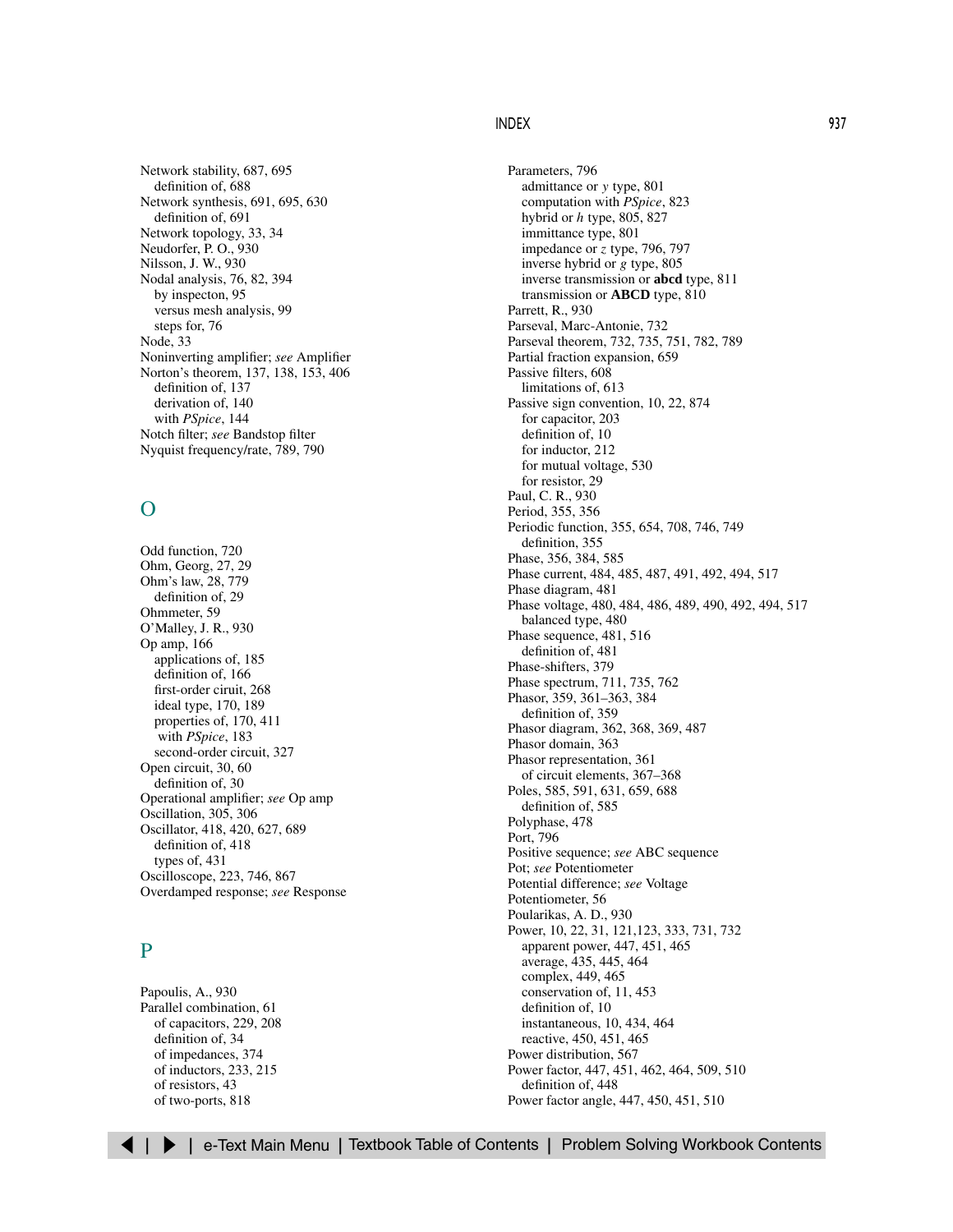<span id="page-5-2"></span><span id="page-5-1"></span><span id="page-5-0"></span>Power factor correction, [457,](#page-24-1) [458,](#page-25-0) [465](#page-32-0) definition of, [457](#page-24-1) Power grid, [568](#page-41-0) Power measurement, [459](#page-26-0) for three-phase systems, [508](#page-31-0) Power spectrum, [735](#page-28-0) Power systems, [433,](#page-0-1) [567](#page-40-1) Power triangle, [451](#page-18-1) Probe, [866](#page-1-0) Problem solving, [18–21](#page-16-1) PSpice, [100,](#page-25-0) [107,](#page-32-0) [144,](#page-25-0) [153,](#page-34-0) [865](#page-0-0) for AC analysis, [413](#page-20-0) for coupled circuits, [559](#page-32-0) for DC analysis, [872](#page-7-1) for Fourier analysis, [740](#page-33-0) for frequency response, [622](#page-39-2) for op amp, [183](#page-18-1) for three-phase systems, [504](#page-27-0) for two-port parameters[, 823](#page-28-0) transient analysis, [273,](#page-36-0) [283,](#page-46-0) [330,](#page-35-0) [340](#page-45-0)

# $\overline{O}$

Quadratic formula, [859](#page-0-0) Quality factor, [603,](#page-20-0) [616,](#page-33-0) [620,](#page-37-0) [632](#page-49-0) definition of, [603](#page-20-0)

### R

Radio receiver, [626,](#page-43-0) [632](#page-49-0) Reactance, [370](#page-18-1) Reactive power, [450,](#page-17-0) [451,](#page-18-1) [465,](#page-32-0) [495,](#page-18-1) [510,](#page-33-0) [556](#page-29-2) Real power, [451,](#page-18-1) [464,](#page-31-0) [517,](#page-40-0) [556;](#page-29-2) *see also* Average power Rectifier, [564](#page-37-0) Reference node, [76](#page-1-1) Reflected impedance, [541,](#page-14-0) [548](#page-21-0) Relay circuit, [280](#page-43-0) Residential wiring, [514](#page-37-1) Residue method, [660](#page-16-0) Resistance, [28,](#page-1-0) [60](#page-33-0) definition of, [29,](#page-2-0) [390](#page-38-0) Resistance matrix, [96](#page-21-1) Resistance measurement, [150,](#page-31-0) [153](#page-34-0) Resistivity, [28](#page-1-0) Resistor, [28,](#page-1-0) applications of, [54](#page-27-0) types of, [30](#page-3-1) Resonance definition of, [601](#page-18-1) parallel type, [605](#page-22-0) series type, [600](#page-17-0) Resonant circuit, [601,](#page-18-1) [603,](#page-20-0) [604](#page-21-0) applications of, [626](#page-43-0) Resonant frequency, [601,](#page-18-1) [620,](#page-37-0) [632](#page-49-0) Response, [120,](#page-1-0) [677](#page-33-0) critically damped, [303,](#page-8-0) [315,](#page-20-0) [340](#page-45-0)

overdamped, [303,](#page-8-0) [315,](#page-20-0) [340](#page-45-0) underdamped, [304.](#page-9-0) [315,](#page-20-0) [340](#page-45-0) Reversal, [770](#page-11-0) *RC* circuit, [238](#page-1-2) applications of, [276,](#page-39-1) [278](#page-41-0) Ringing, [305,](#page-10-0) [306](#page-11-0) Ridsdale, R. E., [930](#page-1-0) Riedel, S. A., [930](#page-1-0) *RL* circuit, [243](#page-6-2) applications of, [280,](#page-43-0) [281](#page-44-0) *RLC* circuit, [296,](#page-1-2) [340](#page-45-1) applications of, [336,](#page-41-0) [338](#page-43-0) parallel type, [308,](#page-13-0) [319](#page-24-1) properties of, [305](#page-10-0) series type, [301,](#page-6-0) [314](#page-19-0) RMS; *see* Root-mean-square Root-mean-square (*rms*) value, [730,](#page-23-0) [731,](#page-24-1) [750;](#page-43-0) *see also* Effective value Rosa, A. J., [930](#page-1-0)

# S

Sampling, [338,](#page-43-0) [788,](#page-29-2) [790](#page-31-0) Sampling function, [736](#page-29-2) Sampling rate, [788](#page-29-2) Sampling theorem, [746,](#page-39-1) [788](#page-29-2) Sander, K. F., [930](#page-1-0) Sawtooth function, [254](#page-17-0) Scaling, [619,](#page-36-0) [632,](#page-49-0) [649,](#page-5-0) [767](#page-8-0) frequency type, [620,](#page-37-0) [621](#page-38-0) magnitude type, [619,](#page-36-0) [621](#page-38-0) Schematics, [866,](#page-1-0) [867](#page-2-0) Scott, D., [930](#page-1-0) Second-order circuits[, 296,](#page-1-0) [302,](#page-7-1) [322,](#page-27-0) [327,](#page-32-0) [340](#page-45-0) definition of, [296](#page-1-0) Selectivity, [603](#page-20-0) Self-inductance, [529](#page-2-0) Series combination, [61](#page-34-0) of capacitors, [229,](#page-28-2) [209](#page-8-0) defintion of, [34](#page-7-1) impedances, [373](#page-21-0) of inductors, [233,](#page-32-0) [216](#page-15-0) of resistors, [42](#page-15-0) of two-ports[, 817](#page-22-1) Short circuit, [29,](#page-2-0) [60](#page-33-0) definition of, [30](#page-3-1) SI unit; *see* International System of Units Signal, [9](#page-7-1) Signum function, [776](#page-17-0) Simulation, [865,](#page-0-0) [866,](#page-1-0) [882,](#page-17-0) [887](#page-22-1) Sinc function, [736](#page-29-2) Singularity functions, [249](#page-12-1) definition of, [249](#page-12-1) Sinor, [361](#page-9-0) Sinusoid, [354](#page-2-0) definition of, [354](#page-2-0) Smith, K. C., [930](#page-1-0) Smoothing circuit, [338,](#page-43-0) [340](#page-45-0) Software engineering, [393](#page-0-1)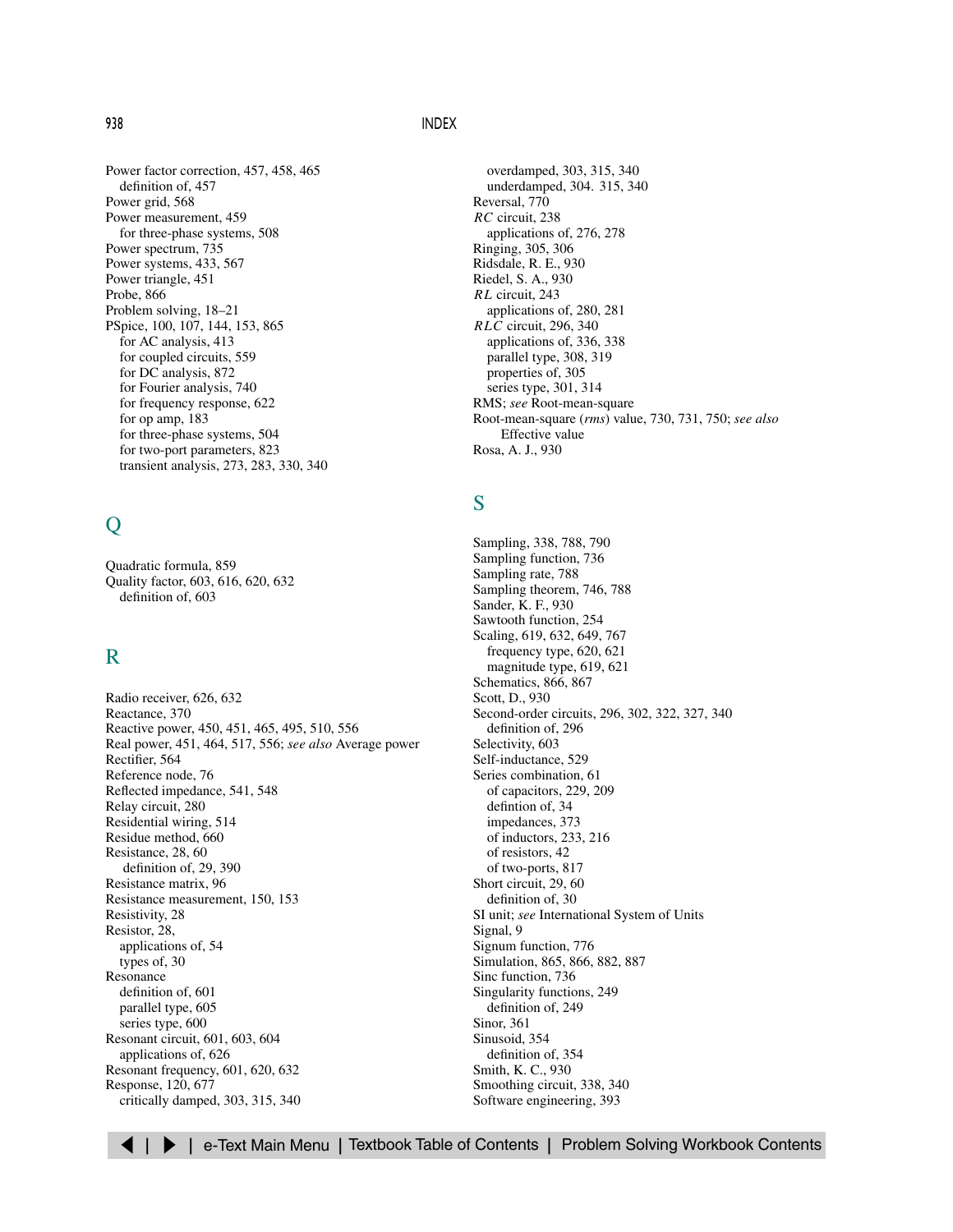<span id="page-6-2"></span><span id="page-6-1"></span><span id="page-6-0"></span>Source dependent type, [13,](#page-11-0) [22](#page-20-0) ideal type, [13,](#page-11-0) [14,](#page-12-0) [22](#page-20-0) independent type, [13,](#page-11-0) [22](#page-20-0) Source-free circuits, [238](#page-1-0) *RC* type, [238](#page-1-0) *RL* type, [243](#page-6-1) *RLC* type, [301,](#page-6-0) [308](#page-13-0) Source modeling, [147,](#page-28-2) [153,](#page-34-0) [154](#page-35-0) Source resistance, [148](#page-29-2) Source transformation, [127,](#page-8-0) [128,](#page-9-0) [129,](#page-10-0) [138,](#page-19-0) [153,](#page-34-0) [404](#page-11-1) Spectrum analyzer, [746,](#page-39-1) [747,](#page-40-0) [751](#page-44-0) Stanley, W. D., [930](#page-1-0) Steady-state response, [259;](#page-22-1) *see also* Forced response Steinmetz, C. Proteus, [353,](#page-1-0) [359](#page-7-1) Step response, [257,](#page-20-0) [283,](#page-46-0) [322](#page-27-0) definition of, [258](#page-21-0) of *RC* circuit, [257](#page-20-0) of *RL* circuit, [263](#page-26-0) of *RLC* circuit, [314,](#page-19-0) [319](#page-24-1) Storage elements, [202](#page-1-0) Strum, R. D., [930](#page-1-0) Stuller, J. A., [929](#page-0-0) Subtractor, [177,](#page-12-0) [178](#page-13-0) Summing amplifier; *see* Amplifier Summer, [176;](#page-11-0) *see also* Amplifier, summing type Supermesh, [92](#page-17-1)[,107,](#page-32-0) [399](#page-6-1) definition of, [92](#page-17-1) properties of, [93](#page-18-1) Supernode, [83,](#page-8-0) [107,](#page-32-0) [396](#page-3-1) definition of, [83](#page-8-0) properties of, [84](#page-9-0) Superposition, [122,](#page-3-1) [140,](#page-21-0) [153,](#page-34-0) [400,](#page-7-1) [420](#page-27-0) definition of, [123](#page-4-0) Susceptance, [371](#page-19-0) Svoboda, J. A., [929](#page-0-0) Sweeps, [622](#page-39-2) types of, [622](#page-39-2) Switching functions; *see* Singularity functions Symmetry, [717](#page-10-0) even type, [717](#page-10-0) half-wave type, [720](#page-13-0) odd type, [719](#page-12-0) Synthesis; *see* Network synthesis

### T

Tesla, Nikola, [447](#page-14-0) Thevenin theorem, [131–133,](#page-12-2) [137,](#page-18-1) [153,](#page-34-0) [406](#page-13-0) definition of, [131](#page-12-0) derivation of, [140](#page-21-0) with *PSpice*, [144](#page-25-0) Thomas, R. E., [930](#page-1-0) Three-phase system, [478,](#page-1-0) [479,](#page-2-0) [496](#page-19-0) Three-wattmeter method[, 508](#page-31-0) Three-wire system, [478,](#page-1-0) [496](#page-19-0) Time constant, [239–241,](#page-2-3) [244,](#page-7-1) [277,](#page-40-0) [278,](#page-41-0) [281,](#page-44-0) [282](#page-45-0) definition of, [240](#page-3-1)

Time differentiation, [651,](#page-7-1) [769](#page-10-0) Time integration, [652,](#page-8-0) [770](#page-11-0) Time periodicity, [654](#page-10-0) Time scaling, [767](#page-8-0) Time shifting, [650,](#page-6-0) [768](#page-9-0) Tocci, R. J., [930](#page-1-0) Total response, [400;](#page-7-1) *see also* Complete response Touch-tone telephone, [628,](#page-45-0) [633](#page-50-0) Transfer admittance, [585,](#page-2-0) [672](#page-28-0) Transfer function[, 584,](#page-1-1) [589,](#page-6-1) [631,](#page-48-0) [672–673,](#page-28-3) [691,](#page-47-0) [695,](#page-51-0) [779,](#page-20-0) [789](#page-30-0) definition of, [584,](#page-1-1) [672,](#page-28-0) [673](#page-29-2) Transfer impedance, [585,](#page-2-0) [672](#page-28-0) Transformer, [338,](#page-43-0) [528,](#page-1-0) [569](#page-42-0) air-core type, [540,](#page-13-0) [569](#page-42-0) applications of, [528,](#page-1-0) [546](#page-19-0) definition of, [539](#page-12-0) ideal type, [545,](#page-18-1) [546,](#page-19-0) [570,](#page-43-0) [798](#page-3-1) isolation type, [547,](#page-20-0) [564](#page-37-0) linear type, [539,](#page-12-0) [540,](#page-13-0) [569](#page-42-0) matching type, [566](#page-39-1) step-down type, [547](#page-20-0) step-up type, [547](#page-20-0) three-phase type, [556,](#page-29-2) [570](#page-43-0) types of, [564](#page-37-0) Transient response, [259,](#page-22-1) [282](#page-45-0) with *PSpice*, [273](#page-36-0) Transistor, [102–104,](#page-27-1) [107,](#page-32-0) [826,](#page-31-0) [834](#page-39-1) Transmission lines, [479](#page-2-0) Trigonometric identities, [859](#page-0-0) Tuinenga, P. W., [930](#page-1-0) Turns ratio, [546](#page-19-0) TV picture tube, [15,](#page-13-0) [22](#page-20-0) Two-phase system, [478](#page-1-0) Two-port network, [796,](#page-1-0) [833](#page-38-0) applications of, [826,](#page-31-0) [830](#page-35-0) definition of, [796](#page-1-0) interconnection of, [817](#page-22-1) reciprocal type, [798,](#page-3-1) [834](#page-39-1) symmetrical type, [798](#page-3-1) Two-port network parameters; *see* Parameters Two-wattmeter method, [509,](#page-32-0) [517](#page-40-0) Two-wire system, [478,](#page-1-0) [495](#page-18-1)

### U

Unbalanced load, [481](#page-4-0) Unbalanced system, [500,](#page-23-0) [517](#page-40-0) definition of, [500](#page-23-0) Underdamped response; *see* Response Unit impulse, [251,](#page-14-0) [283](#page-46-0) definition of, [251](#page-14-0) sifting property of, [252](#page-15-1) Unit ramp, [252,](#page-15-1) [283](#page-46-0) definition of, [252](#page-15-1) Unit step, [250,](#page-13-0) [282](#page-45-0) definition of, [250](#page-13-0)